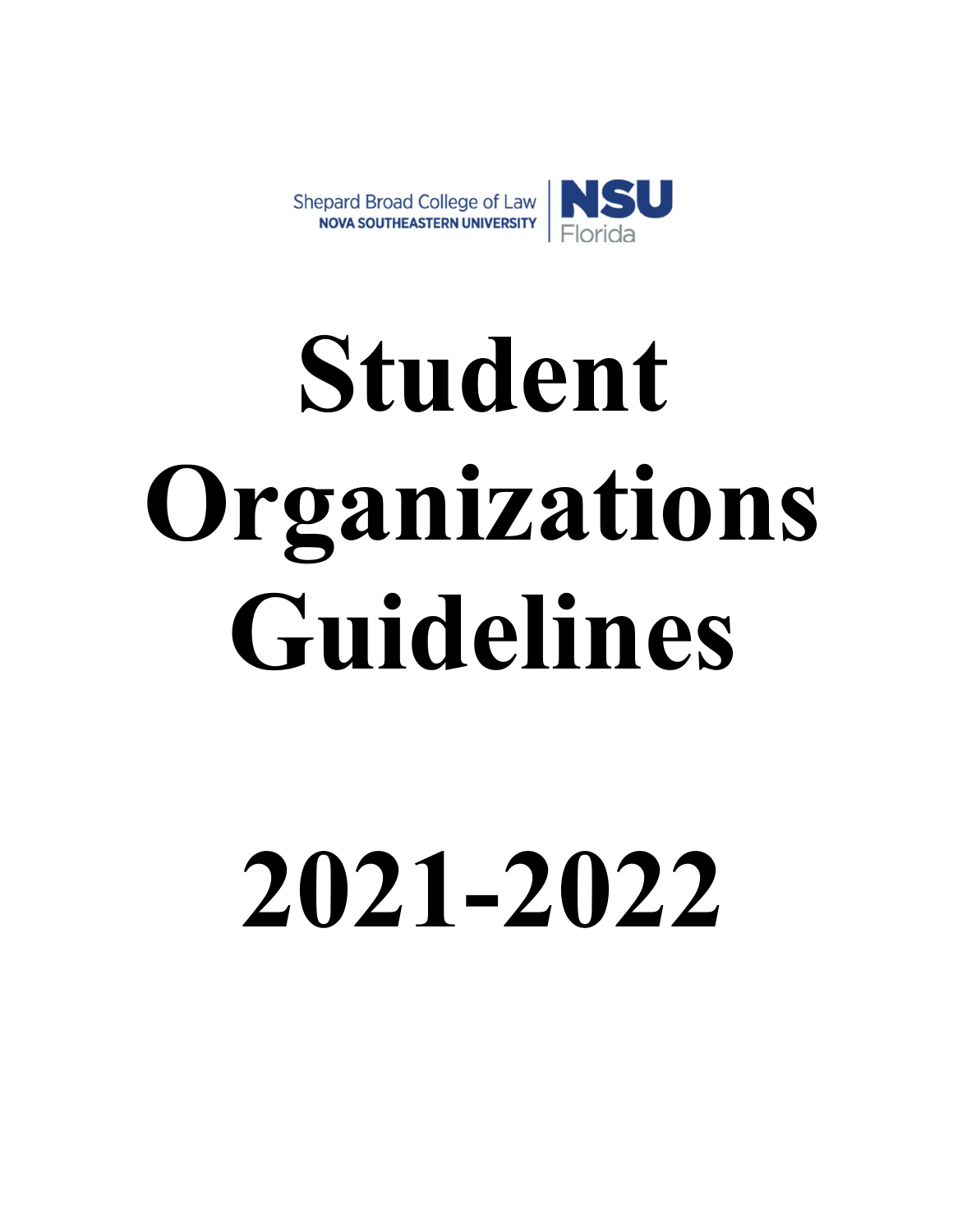# FINANCE

## FACULTY ADVISORS & APPROVAL PROCESS

## BUDGETING & FUNDING

## **CHECKBOOKS**

## FUND-RAISING & FUNDS DONATED TO STUDENT ORGANIZATIONS

**CONTRACTS**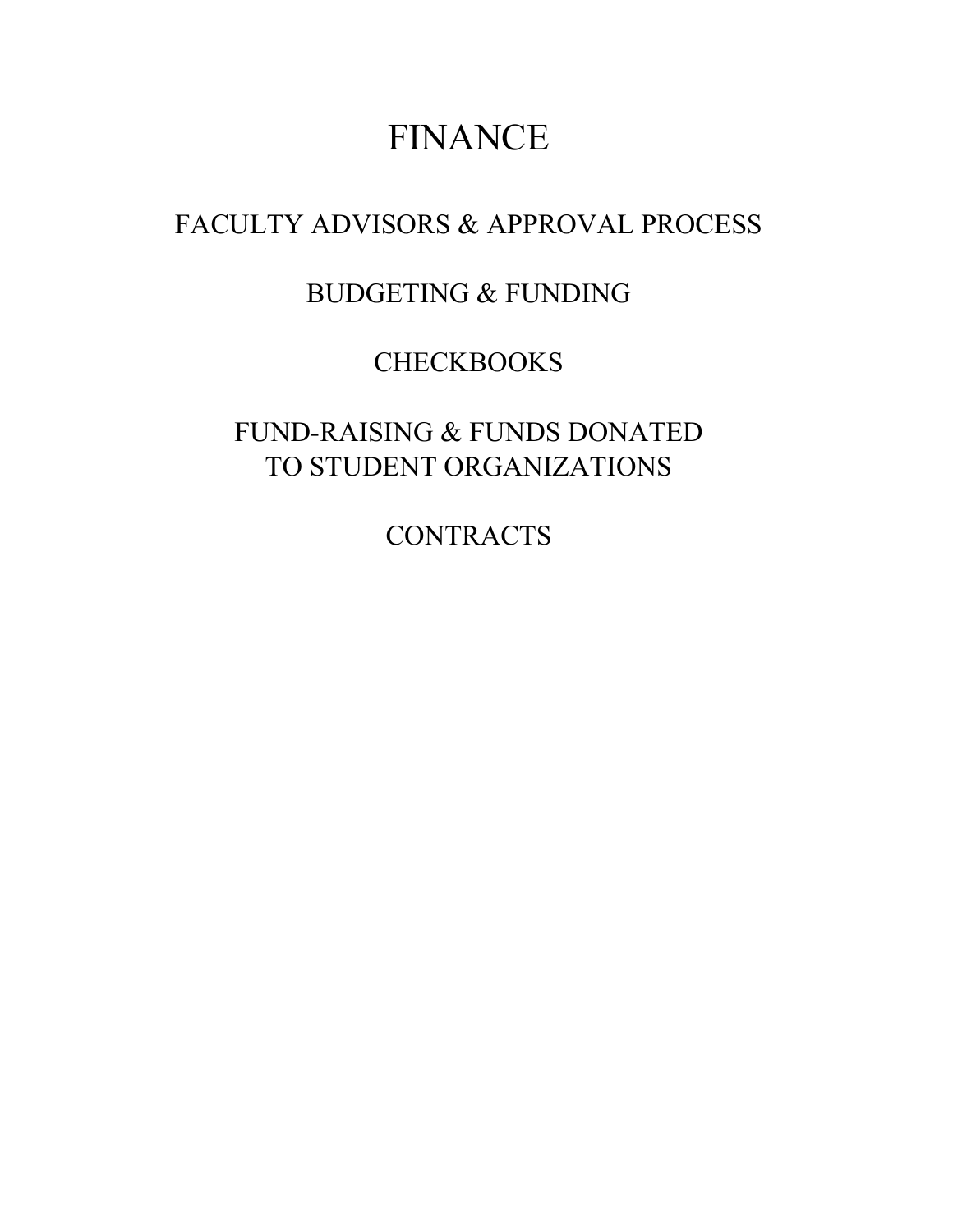#### FACULTY ADVISORS AND APPROVAL PROCESS

Every student organization must have a Faculty Advisor and each organization is required to notify the Administration Offices with the name of your current Faculty Advisor. You should confer with your Advisor frequently as their experience and guidance is invaluable. All organization officers and competition participants must be in good academic standing, which can be verified by the Faculty Advisor. Effective July 1, 2020, the College of Law will no longer reimburse travel cost for individuals/coaches that are not fulltime NSU employees.

Your Faculty Advisor should be informed and involved in everything you do, including, but not limited to, selection of competition coaches, all fund-raising activities (see page 6), and all expenditures for travel, supplies, etc. Your Faculty Advisor must approve your organization's expenditures of \$100 or more. Reimbursements of expenditures less than \$100 may be submitted without Faculty Advisor approval. Your Faculty Advisor's approval signifies that the dollar amount seems reasonable, but it does not signify that the funds are available or that the funds will be released.

The Director of Finance and Administration approves the disbursement of funds if 1) funds are available, 2) required documentation is provided, 3) expenditure guidelines and procedures are adhered to, and 4) the request is reasonable.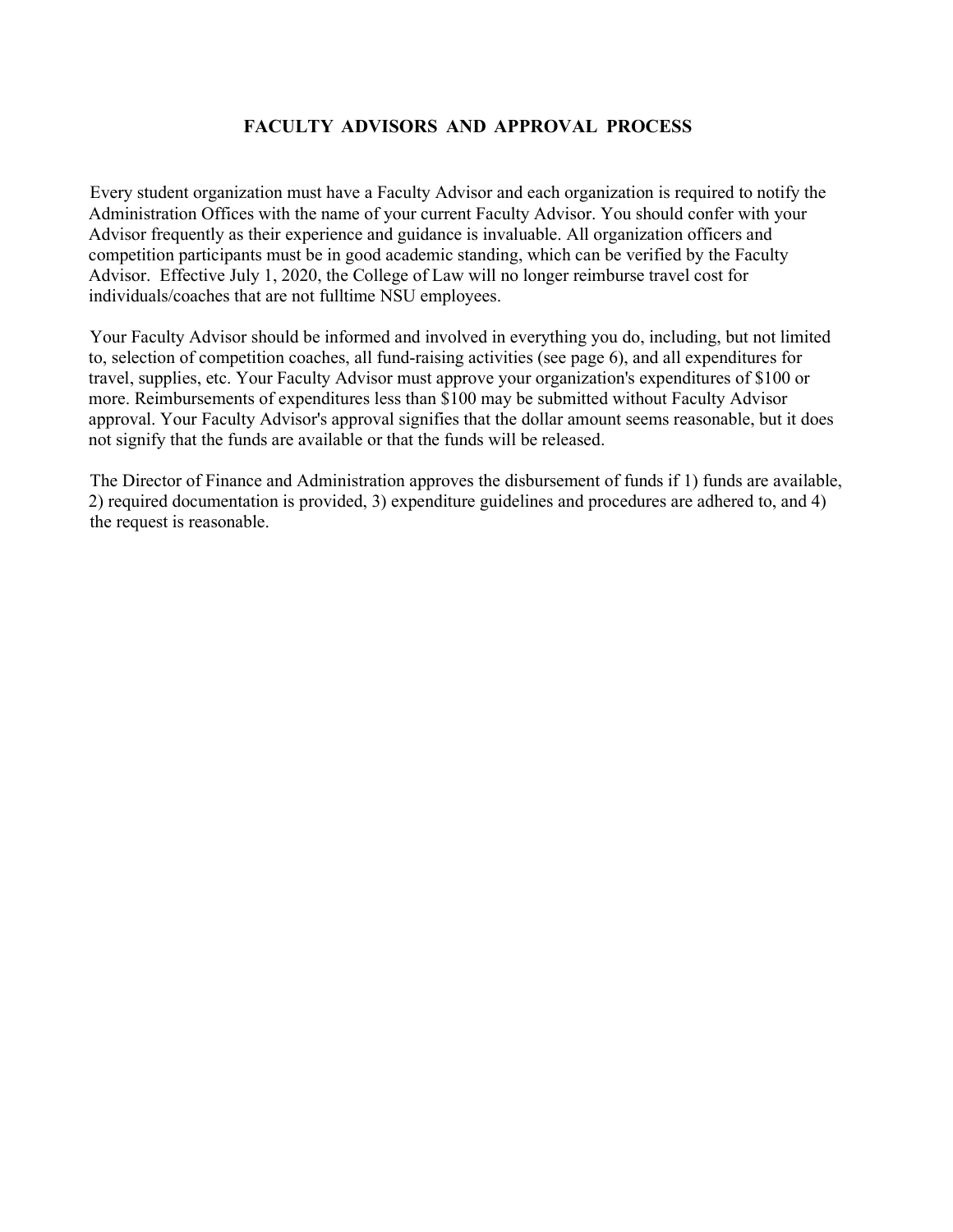#### BUDGETING AND FUNDING

The Budget for the Fiscal Year starts July 1 and ends on June 30. Therefore, expense reimbursement requests received after June 30 must be charged to the following Fiscal Year. It is your responsibility to submit all expense reimbursements in a timely fashion. The funds allotted to your organization from the Shepard Broad College of Law are disbursed from the University. Effective July 1, 2020, the College of Law will no longer reimburse travel cost for individuals/coaches that are not fulltime NSU employees. All NSU accounting and auditing policies and procedures must be followed as set forth by the Shepard Broad College of Law.

NTA, International Citator, ILSA Journal, Law Review, and Moot Court will be contacted during the fiscal year (typically late September or early October and instructed to submit its budget request for the following Fiscal Year. Moot Court competitors who are not members of, or sponsored by, the Moot Court Society will also be contacted by the Law School's Office of Finance and Administration and instructed to seek funding for these competitions. In addition to listing all your organizations or competitions anticipated expenses in your request, all other sources of funding must also be included. This includes funding from your national organization, receipt of local dues, approved fund-raising (see page 8), or any other source of funding. You can check with the Business Administration Coordinator regarding the availability of any donations made to your organization as alumni or friends frequently donate funds to specific organizations. The Dean has information regarding the availability of these funds being held in a restricted account.

Each student group will be notified regarding the amount of funds allocated to its organization and how the funds may be spent. Most funds are earmarked to support the mission of the organization (participating in competitions or printing journals) and may not be transferred to other areas of the budget. All student groups, organizations, competitors, etc. must adhere to the same NSU Law policies and procedures as set forth in this Procedural Handbook regarding the expenditures of these funds. You should carefully plan how you are going to spend your budget this year. Select the competitions or conferences you need to attend or the number of volumes you need to publish and then divide, with your Faculty Advisor's approval, your budget accordingly. If you overspend on one competition or printing one volume, you will be limiting funds for other uses. Plan the luncheons, banquets, cost of trophies, etc., to which you intend to allocate your promotional funds (Account Code 4380) for this year. In some cases, the funds within your budget can be transferred between account codes, as needed, by the Director of Finance and Administration. Your organization, with your Faculty Advisor's approval, may request transfers within your budget.

The Law School's Office of Finance and Administration Office will assist you in creating a spreadsheet record of your expenditures, updating you on your budget and providing you the tools necessary to manage your budget but ultimately it is your responsibility to manage your budget. Any time you need information regarding your expenditures and account balances available, please contact the Business Administration Coordinator. A copy of the University's monthly Banner report listing the status of your account will be provided to the President and/or Treasurer and Faculty Advisor so you can reconcile your spreadsheet with Banner.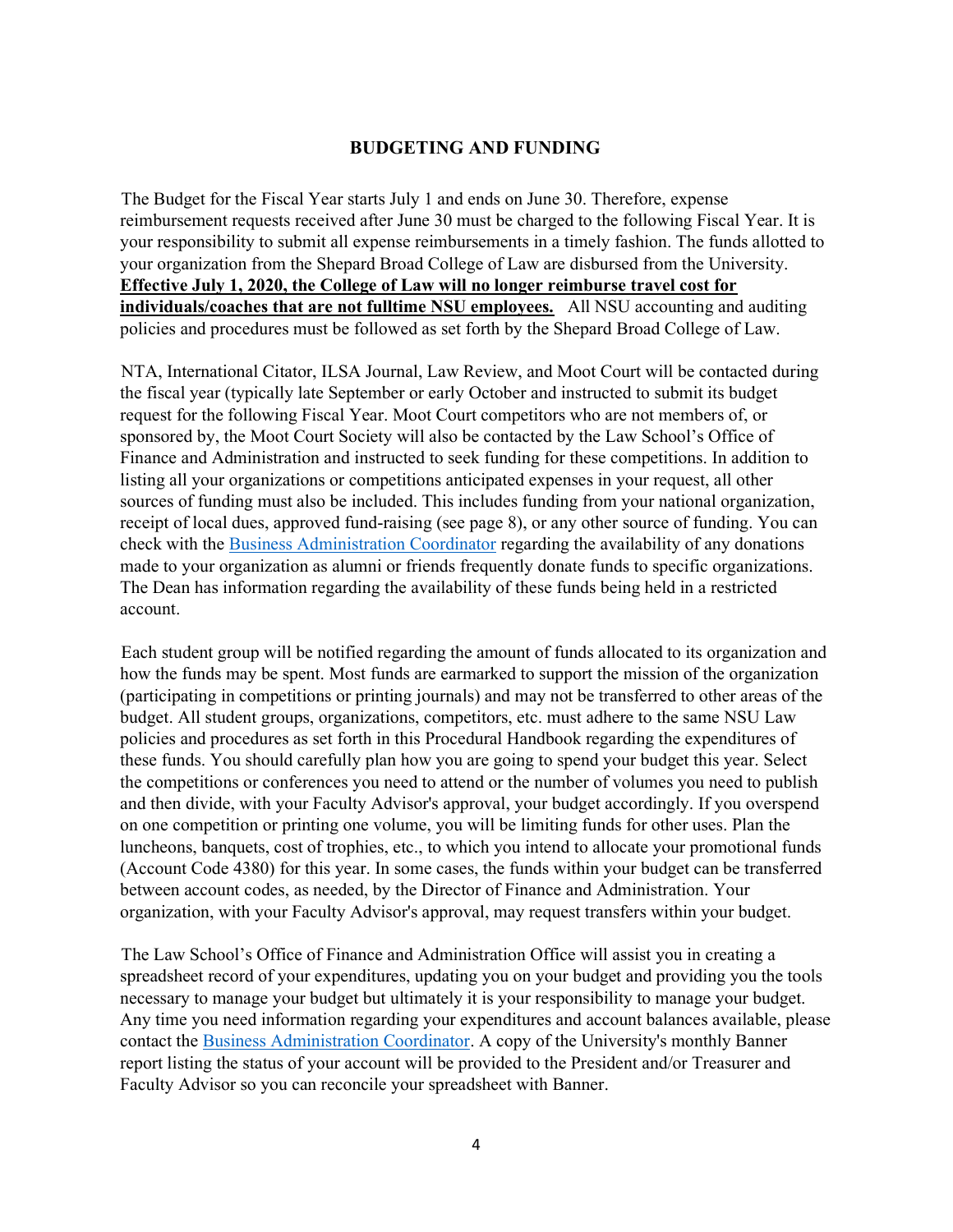### **CHECKBOOKS**

Student organizations may not have a private bank checking account.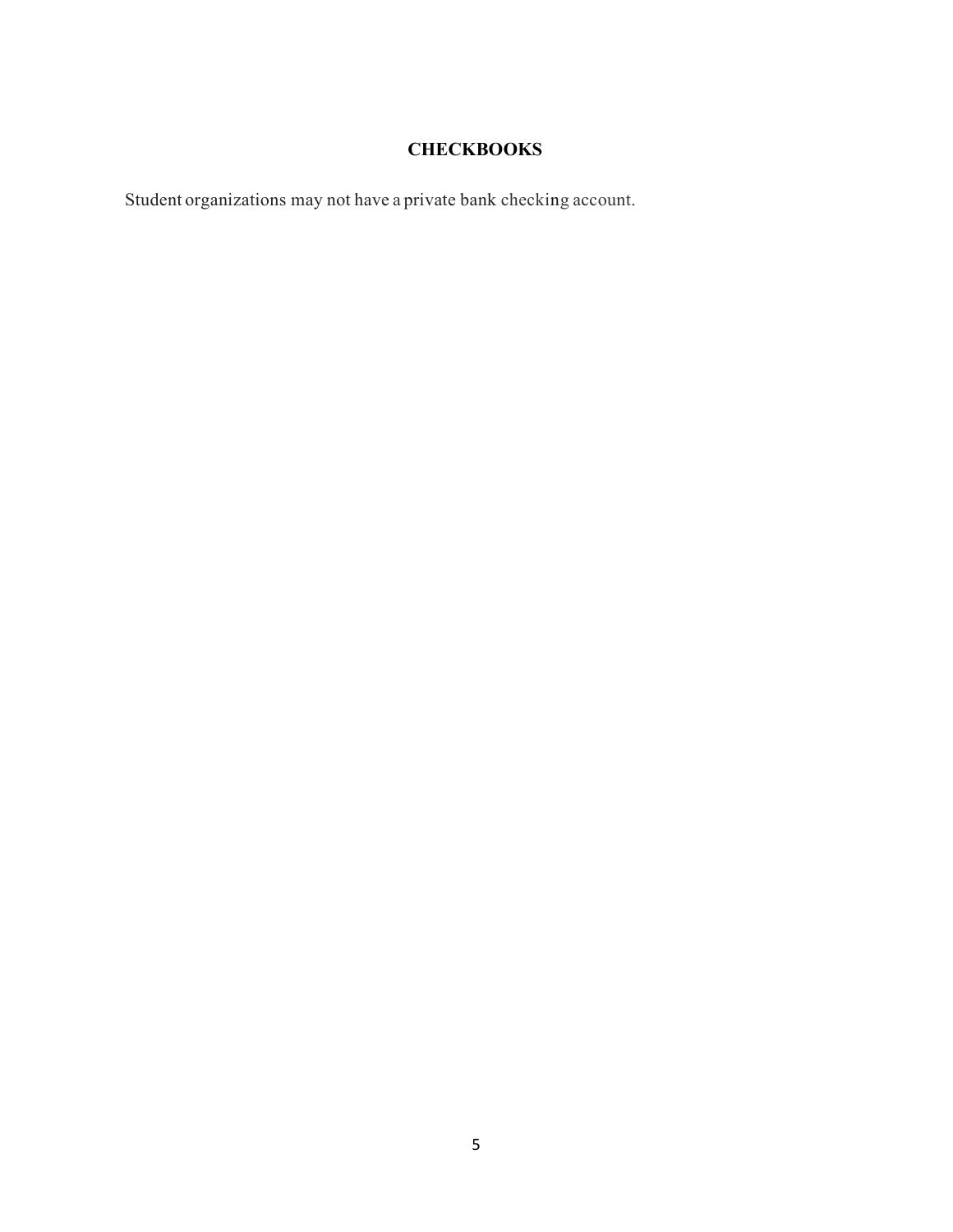#### FUND-RAISING AND FUNDS DONATED TO STUDENT ORGANIZATIONS

Any student organization wishing to solicit funds or engage in a fund-raising activity to underwrite the event(s) must receive prior approval from the Dean of the Shepard Broad College of Law. This is necessary in order to coordinate fund-raising and development efforts at the Shepard Broad College of Law.

Please check with the Law School's Office of Finance and Administration regarding the availability of any donations made to your organization as alumni or friends frequently donate funds to specific organizations. The Dean has information regarding the availability of these funds being held in a restricted account.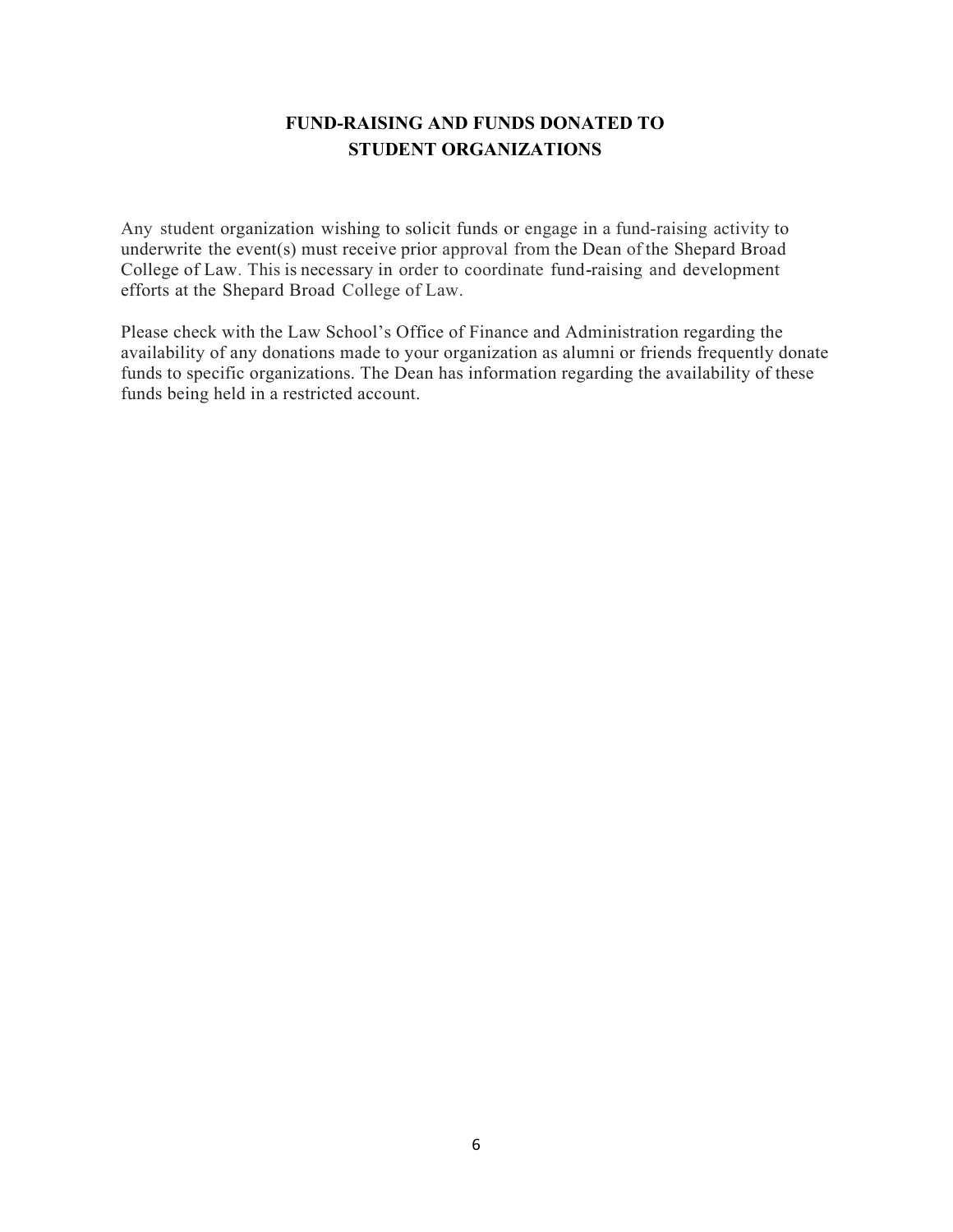# TRAVEL

## REGISTRATION

# TRAVEL PROCEDURES

## ABA REPORTING OF STUDENT COMPETITIONS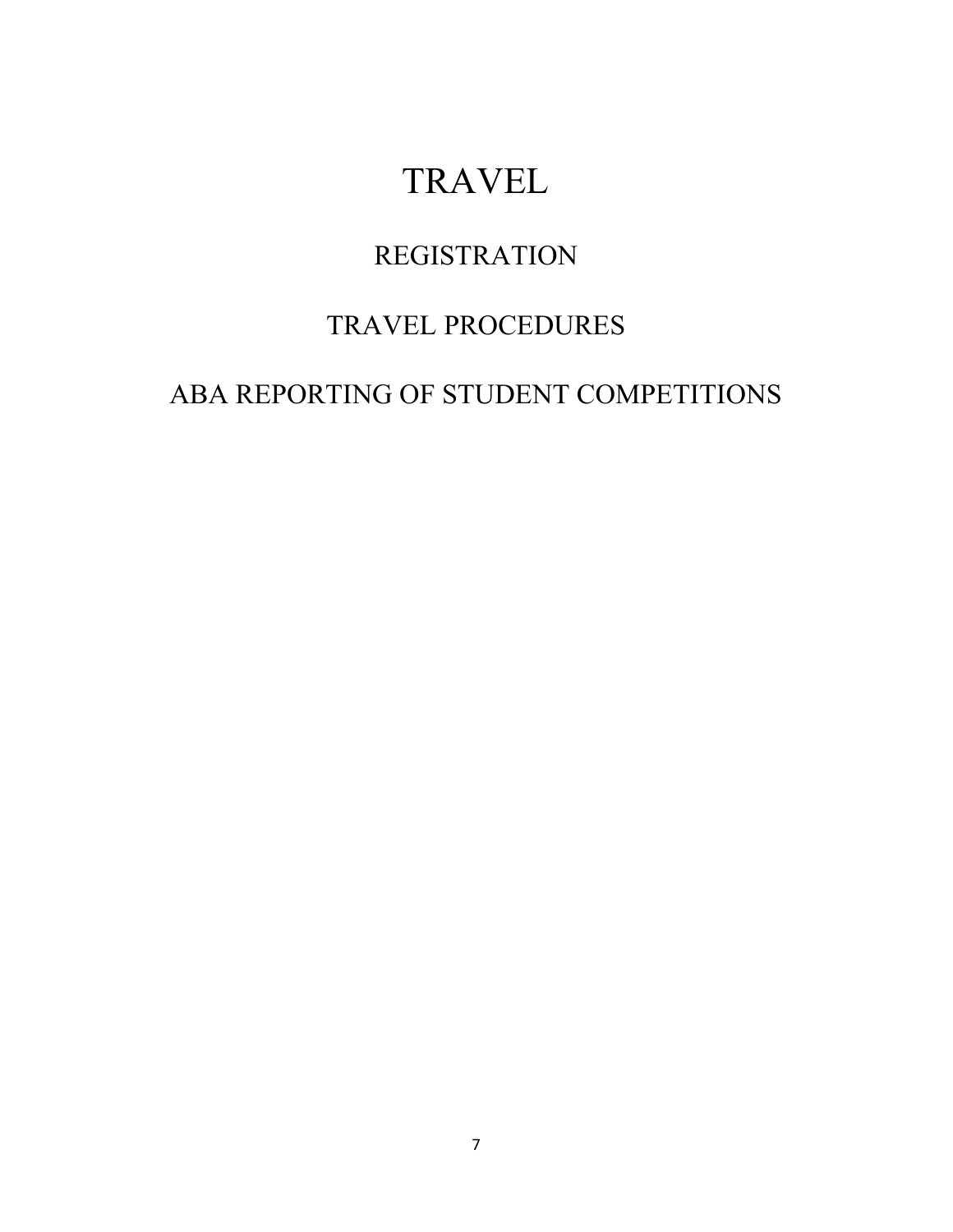#### REGISTRATION

Co-Curricular student organizations (i.e., NTA, ILSA, Moot Court, and Nova Law Review), all travel arrangements for airfare, hotel accommodations, and rental cars should be made through the University's Travel Office, or they may not be reimbursed. In order to process a request for conferences/competitions, the student organizations must complete the travel request forms (approve by the organization faculty advisor); including a copy of valid photo ID of each traveler to the Administration Suite within sixty (60) days prior to departure.

SBA members must request or register all student travel with the University Student Students. Please contact the University Student Affairs by email: studente@nova.edu or by phone: 954-262-7290.

#### TRAVEL PROCEDURES

#### After Traveling, Instructions for Reimbursement:

If necessary, we will need sufficient time to obtain a W-9 form from for each traveler, before we can submit the reimbursement information for payment. The University Accounts Payable will send the payment directly to the payee.

After completion of NSU Law sponsored trip, the following procedures are required in order for reimbursement to occur (please allow at least 20 business days depending on Accounts Payable's workload to fully process and approve a reimbursement request).

- 1. Reimbursement is limited to the amount of funds available in your budget.
- 2. There are FUNDING LIMITS ON ALL travel reimbursements (meals, tips, taxes, cabs, mileage, phone calls, etc.) and expense reimbursements.
- 3. There are TIMING LIMITS on the submission of travel and expense reimbursements: Reimbursement forms must be submitted within 2 weeks of completion of each trip to ensure that the expenses may be processed before the end of the fiscal year on June  $30<sup>th</sup>$ .
- 4. Each traveler must submit itemized and proof of payment receipt(s) for all meals and reimbursable expenses, such as transportation costs, gas, toll, or parking that is paid for on the trip to the Student Coordinator in the Administration Suite. Please placed original receipts in an envelope and should include (Name, Mailing address, NSU N number, NSU e-mail, and phone number).
- 5. Each travel arrangement for airfare, hotel, and car rental will be mailed to each traveler (the travel reimbursement policy will be included). This requires listing the daily expense including hotel and meals. The maximum daily limit for meals is \$50 a day, tips are 20% maximum of the sub total and applicable taxes are calculated based on the location. Do not calculate 20% for tips on the total bill, which includes taxes. Alcohol is not covered. Taxes and tips should be shown as a separate line item. Yet again, each traveler must submit itemized and proof of payment receipts for meal expenses. Only itemized receipts and proof of payments are eligible for reimbursement. Credit card receipts, or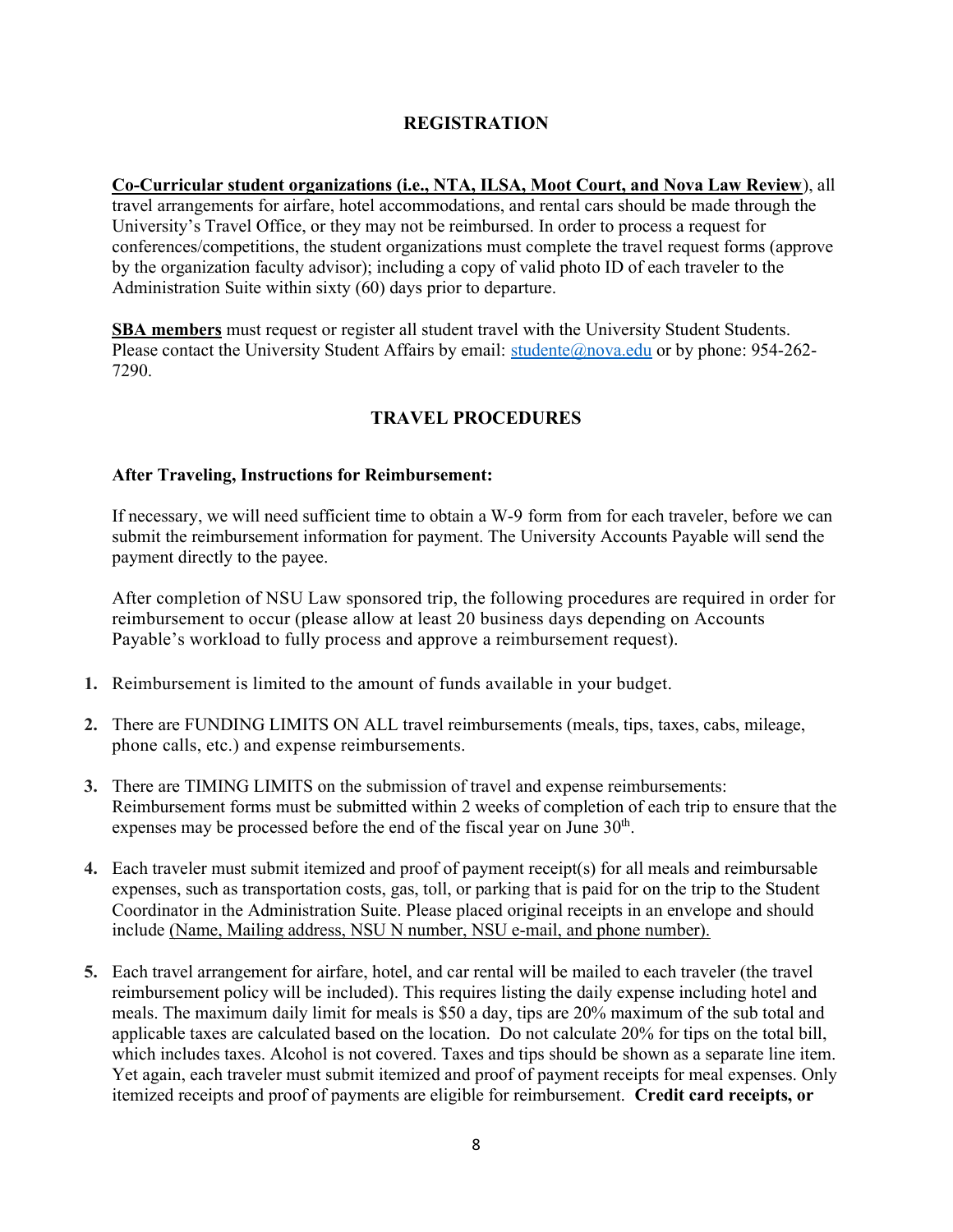#### hotel bills, listing only the total amount spent are not acceptable.

NSU Accounts Payable Policies and Procedures

- Miscellaneous charges for tips, tolls and other miscellaneous charges require itemized receipts.
- Miscellaneous tips to porters, bellhops and other service personnel are reimbursable without a receipt if \$15 or less per trip.
- Each traveler, if traveling by air, must attach his or her used airline ticket stub to the Travel Expense Report and include the cost of the airfare on the Report.
- Please obtain and submit a hotel receipt with a day-by-day breakdown, even if the cost was prepaid. The hotel charges must be listed daily on the Travel Expense Report.

#### Car Rentals

- i. Trips to destinations in excess of 300 miles should not be made by automobile unless:
	- Three or more travelers share a van.
	- Traveling with excessive baggage, too cumbersome to carry on a plane.
	- Frequent stops are made.

Reservations for car rentals should be made through the University Travel Office, as Nova Southeastern University receives discounts on corporate use. Vehicles may be rented when:

- Local transportation is not available.
- Schedules do not permit the use of local transportation.
- The cost of local transportation equals or exceeds the cost of renting an automobile.
- ii. If taxicabs must be used (seriously consider a rental car, because the cost is usually less), then original, reasonable receipts are required and must be listed daily on the Travel Expense Report. If a hotel shuttle is available, then the shuttle should be used. Every effort must be made to minimize the cost of taxicabs. Reimbursement will only be processed for justified trips to and from any scheduled conference or competition event. Solo and unnecessary cab costs are not reimbursable.
- iii. If mileage reimbursement (Miles Driven) is being claimed (Reimbursed at the standard IRS rates), the Transportation Reimbursement Form must be completed and submitted with the Travel Expense Report. To substantiate your mileage claim, go to MapQuest and obtain a printout of the mileage between the locations traveled and attach it to the claim form. Please note the IRS mileage rate has been increased to .58 per mile for business miles driven effective 1/1/2019. This is an increase of 3.5 cents per mile.
- 6. All prepaid expenses (e.g., meals, transportations, tolls, parking, etc.) and advances must be deducted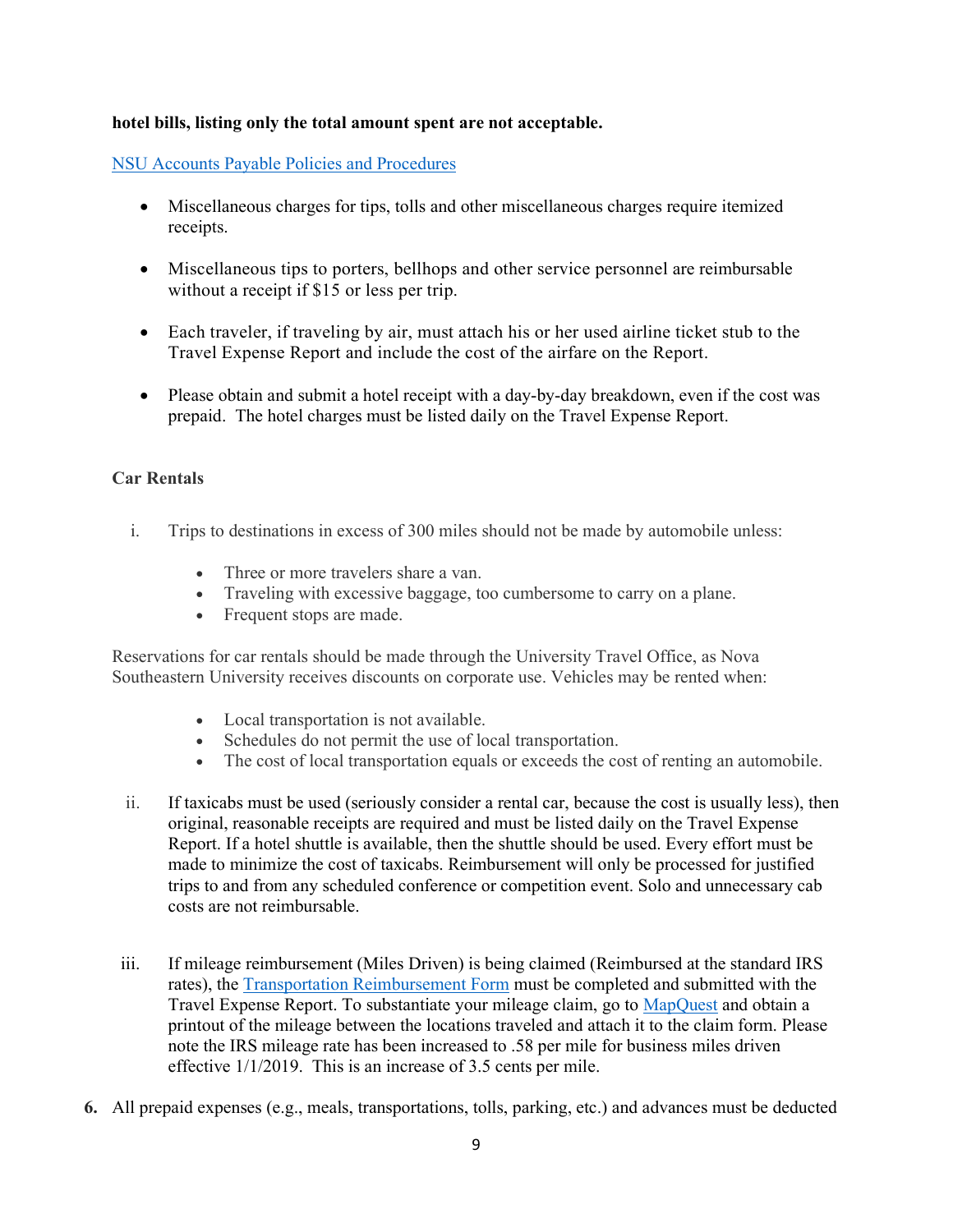on the form in the Summary section as NSU direct charges.

7. Submit to the Student Coordinator. The Account Allocation section and the Departmental Administrative approval will be completed by the Finance and Administration Office.

#### \*REMEMBER ALL PROCEDURES MUST BE FOLLOWED IN ORDER TO OBTAIN

#### REIMBURSEMENT FOR EXPENSES INCURRED.

Go to Accounts Payable website for more information.

If you have any questions, please contact the Director of Finance and Administration.

#### ABA REPORTING OF STUDENT COMPETITIONS

The American Bar Association (ABA) now requires law schools to report the number of upper-class students involved in moot court, trial, and other competitions. Please send the Associate Dean of Academic Affairs the name of all competitors in each intramural and interscholastic competitions your organization sponsors this year, as the events occur.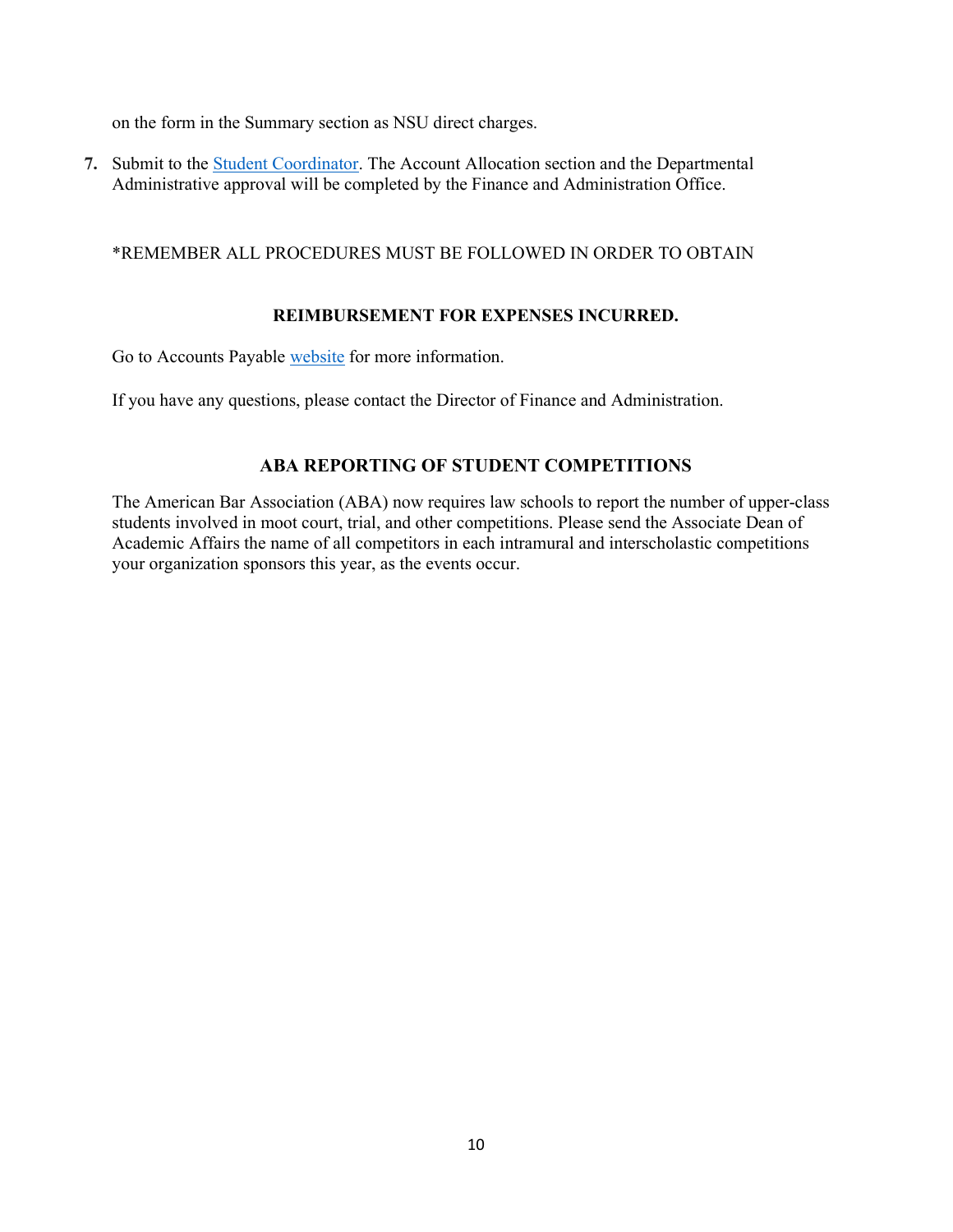# FORMS